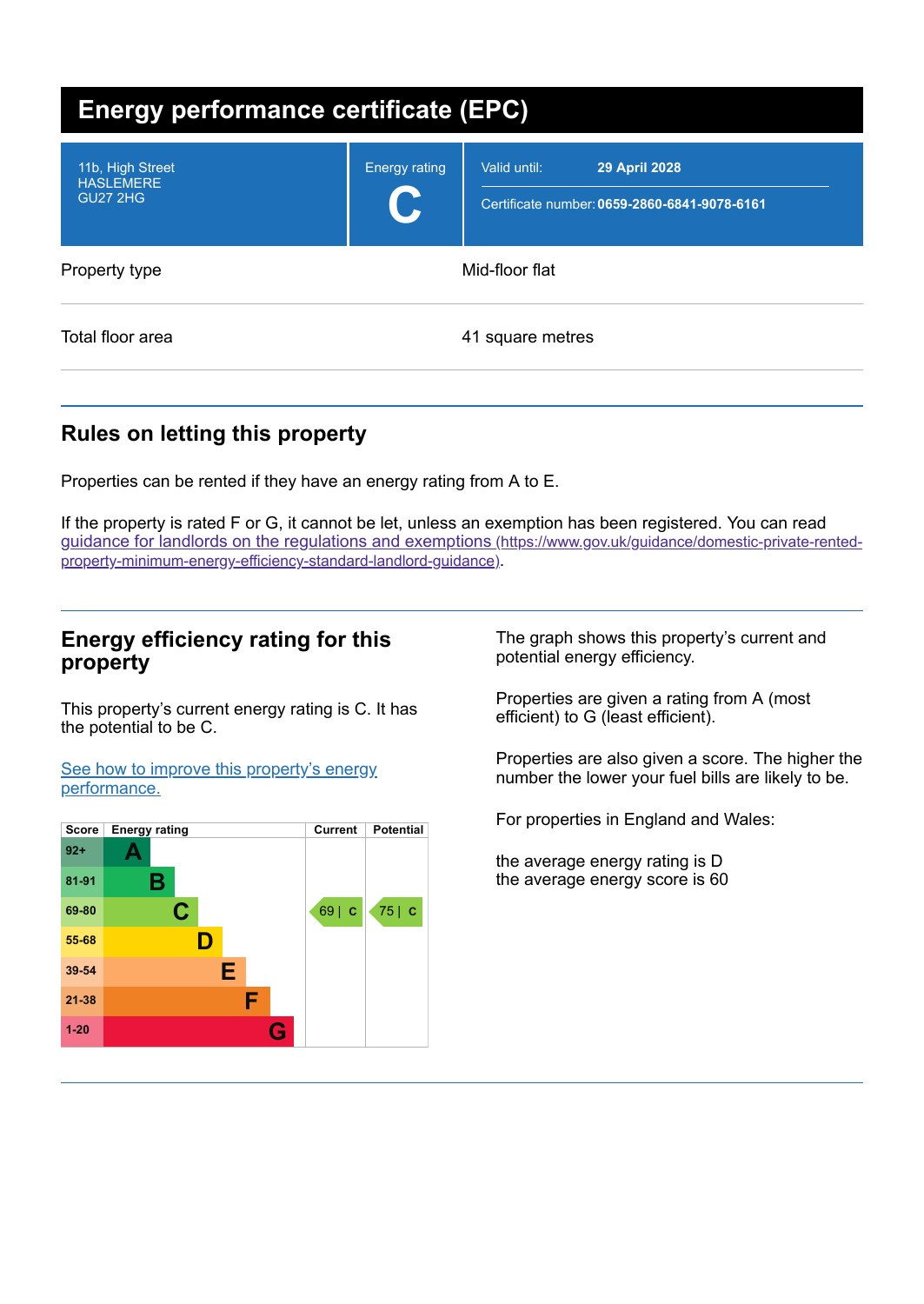# **Breakdown of property's energy performance**

This section shows the energy performance for features of this property. The assessment does not consider the condition of a feature and how well it is working.

Each feature is assessed as one of the following:

- very good (most efficient)
- good
- average
- poor
- very poor (least efficient)

When the description says "assumed", it means that the feature could not be inspected and an assumption has been made based on the property's age and type.

| <b>Feature</b>       | <b>Description</b>                             | Rating    |  |
|----------------------|------------------------------------------------|-----------|--|
| Wall                 | Solid brick, as built, no insulation (assumed) | Very poor |  |
| Window               | Fully double glazed                            | Average   |  |
| Main heating         | Boiler and radiators, mains gas                | Good      |  |
| Main heating control | Programmer, room thermostat and TRVs           | Good      |  |
| Hot water            | From main system                               | Good      |  |
| Lighting             | Low energy lighting in all fixed outlets       | Very good |  |
| Roof                 | (another dwelling above)                       | N/A       |  |
| Floor                | (other premises below)                         | N/A       |  |
| Secondary heating    | None                                           | N/A       |  |

### **Primary energy use**

The primary energy use for this property per year is 267 kilowatt hours per square metre (kWh/m2).

| <b>Environmental impact of this</b><br>property                                                                                                                                                        |                             | This property's potential<br>production                                                                                                                                                  | 1.4 tonnes of CO2 |
|--------------------------------------------------------------------------------------------------------------------------------------------------------------------------------------------------------|-----------------------------|------------------------------------------------------------------------------------------------------------------------------------------------------------------------------------------|-------------------|
| One of the biggest contributors to climate<br>change is carbon dioxide (CO2). The energy<br>used for heating, lighting and power in our<br>homes produces over a quarter of the UK's CO2<br>emissions. |                             | By making the recommended changes, you<br>could reduce this property's CO2 emissions by<br>0.5 tonnes per year. This will help to protect the<br>environment.                            |                   |
| An average household<br>produces                                                                                                                                                                       | 6 tonnes of CO <sub>2</sub> | Environmental impact ratings are based on<br>assumptions about average occupancy and<br>energy use. They may not reflect how energy is<br>consumed by the people living at the property. |                   |
| This property produces                                                                                                                                                                                 | 1.9 tonnes of CO2           |                                                                                                                                                                                          |                   |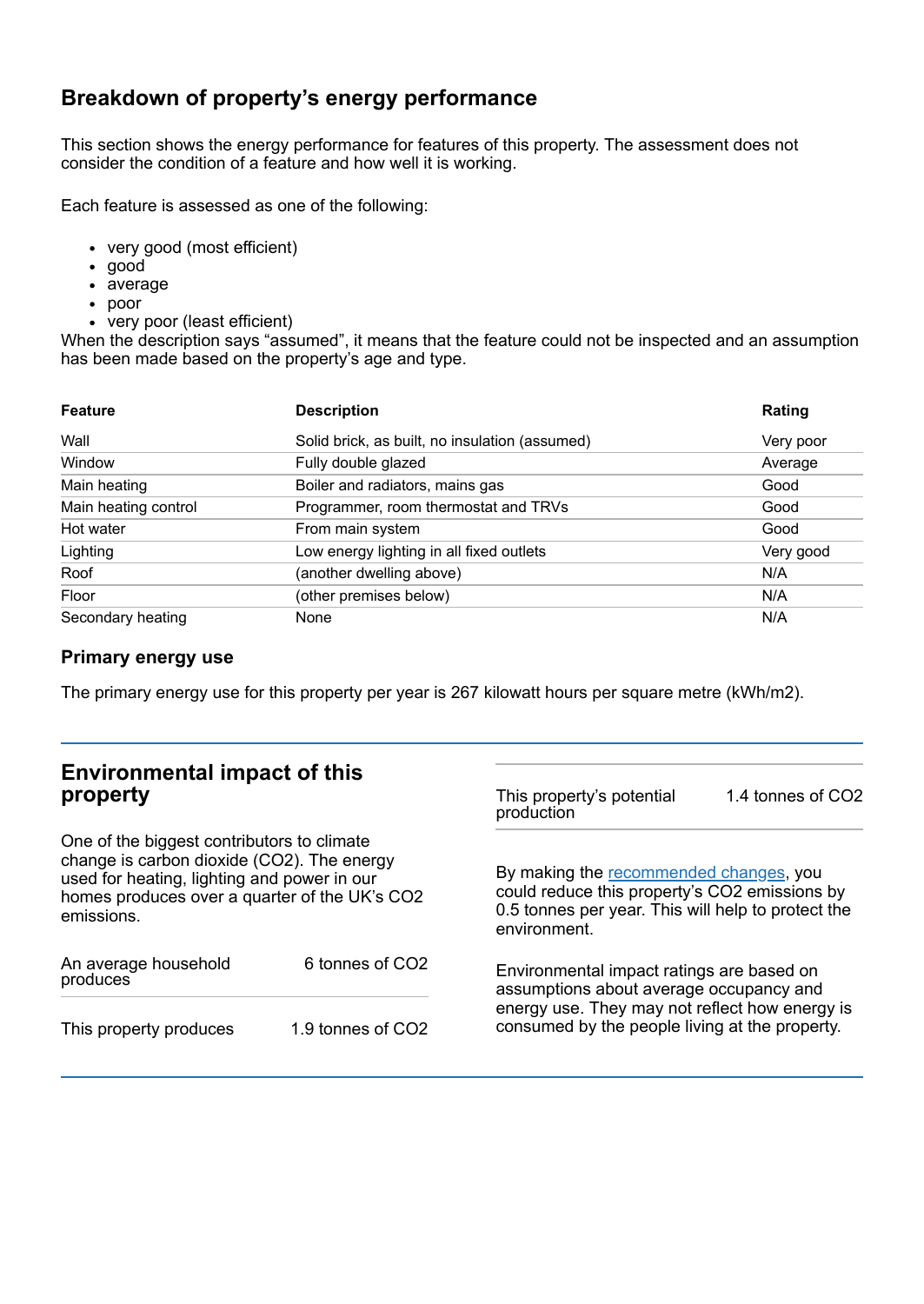# <span id="page-2-0"></span>**How to improve this property's energy performance**

Making any of the recommended changes will improve this property's energy efficiency.

If you make all of the recommended changes, this will improve the property's energy rating and score from C (69) to C (75).

| <b>Recommendation</b>                   | <b>Typical installation cost</b> | <b>Typical yearly saving</b> |
|-----------------------------------------|----------------------------------|------------------------------|
| 1. Internal or external wall insulation | £4.000 - £14.000                 | £101                         |

#### **Paying for energy improvements**

Find energy grants and ways to save energy in your home. [\(https://www.gov.uk/improve-energy-efficiency\)](https://www.gov.uk/improve-energy-efficiency)

### **Estimated energy use and potential savings**

| Estimated yearly energy<br>cost for this property | £467 |
|---------------------------------------------------|------|
| Potential saving                                  | £100 |

The estimated cost shows how much the average household would spend in this property for heating, lighting and hot water. It is not based on how energy is used by the people living at the property.

The estimated saving is based on making all of the [recommendations](#page-2-0) in how to improve this property's energy performance.

For advice on how to reduce your energy bills visit Simple Energy Advice [\(https://www.simpleenergyadvice.org.uk/\)](https://www.simpleenergyadvice.org.uk/).

### **Heating use in this property**

Heating a property usually makes up the majority of energy costs.

**Estimated energy used to heat this property** Space heating 5752 kWh per year Water heating 1516 kWh per year

## Potential energy savings by installing insulation

| <b>Type of insulation</b> | Amount of energy saved |
|---------------------------|------------------------|

#### **Solid wall insulation** 2291 kWh per year

You might be able to receive Renewable Heat Incentive payments [\(https://www.gov.uk/domestic](https://www.gov.uk/domestic-renewable-heat-incentive)renewable-heat-incentive). This will help to reduce carbon emissions by replacing your existing heating system with one that generates renewable heat. The estimated energy required for space and water heating will form the basis of the payments.